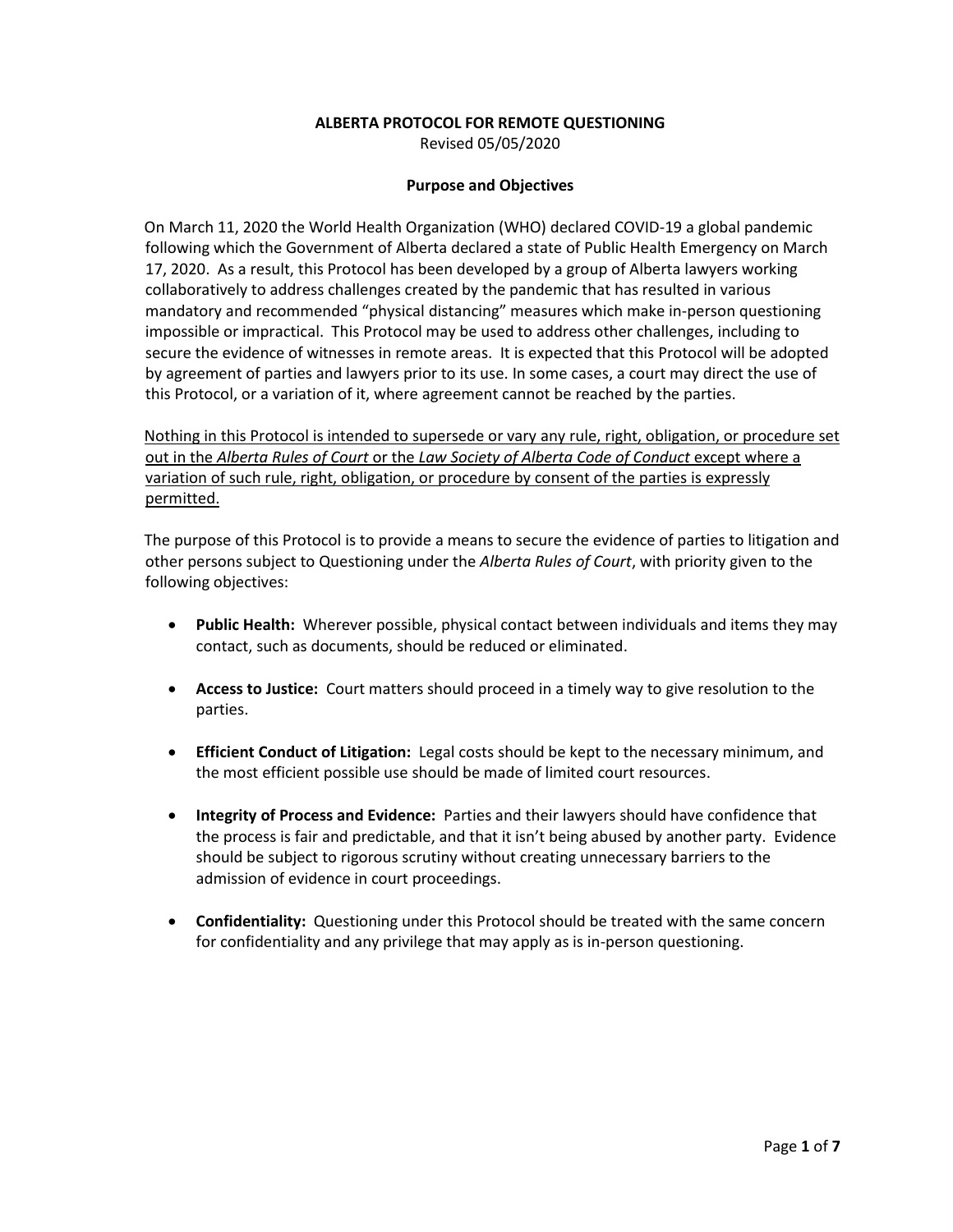## **The Protocol**

#### **Prior to the Questioning**

## 1. Selection of Technology Platform

The parties will agree on a technology platform by which to conduct questioning. There are many options such as Skype, Cisco Webex Meetings, Google Hangouts, Microsoft Teams and Zoom. These platforms are listed as examples only and the parties shall satisfy themselves as to the appropriateness of any proposed platform for their purposes including acceptable security measures. At minimum, the platform should meet the following criteria:

- Free to Use Participants other than the host should not be required to pay for an account or the service (the ability to sign in using just e-mail or a conference code is preferable).
- Multi-User The platform must accommodate the expected number of participants, including the parties, their lawyers, the Court Reporter, and any other parties entitled to attend questioning (collectively, "**Participants**"), whether or not they are participating.
- Audio/Video Quality Video and audio streams should be reliable and of good quality.
- Screen Sharing All Participants should be able to share their screens.
- Muting The host should be able to mute any Participant to limit unintentional background noise as necessary, and each Participant should be able to self-mute and self-un-mute as necessary.
- Waiting Room/Separate Chat Room- Upon request, the host should be able to provide a separate room for Participants to go for a temporary private conversation or if not available on the platform, a means by which Participants can go off record and return.
- Secure the platform should be encrypted and use access protocols to prevent interference or access to any part of the conference by third parties. Access to the virtual room should be controlled by the meeting host to prevent unauthorized access.
- Length of Session The session should not be limited in duration by the platform but should remain active until terminated by the host.

Lawyers should advise their clients of any known or potential security risk related to the use of the platform selected. Parties or their lawyers should confirm with the Court Reporter that the chosen platform is acceptable when booking the Court Reporter.

The Court Reporter, as meeting host, will send to all Participants any necessary instructions for downloading and installing the platform software, and guidance on its use, if necessary.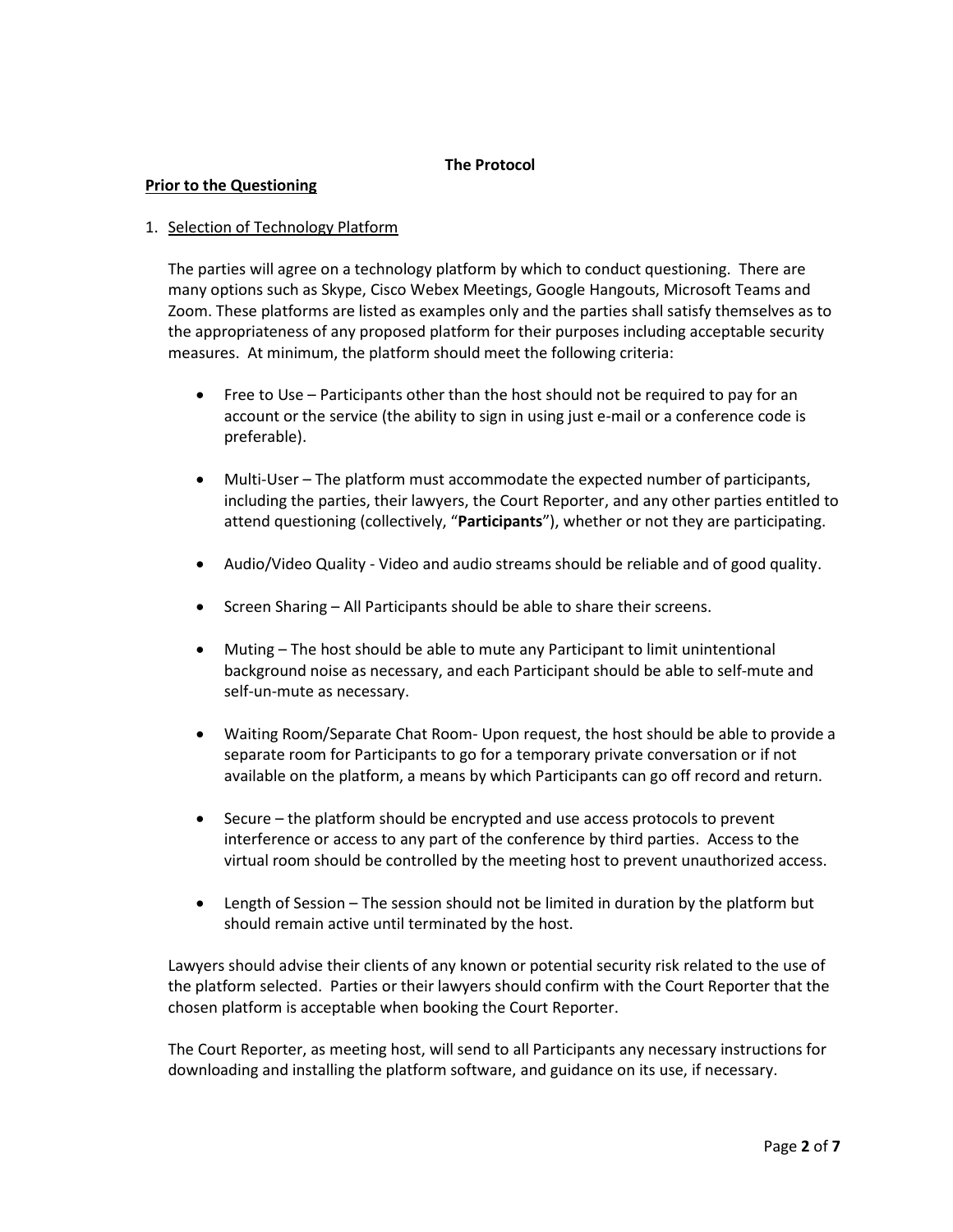# 2. Scheduling

The parties and their lawyers will schedule the questioning at an agreed time, as they would for in-person questioning. The meeting should be hosted by the Court Reporter, who will ensure that the virtual meeting room is available for the duration of the agreed time and send invitations to each Participant with instructions on how to enter the virtual meeting.

All Participants shall provide the Court Reporter with contact information including an email address and phone number for access in the event there are problems with the session and a connection is lost.

## 3. Equipment and Setting

Each Participant will secure for that Participant's own use during the questioning, the following:

- A desktop, laptop, or tablet computer (not a mobile phone) with a webcam, microphone, and speakers (headsets are recommended for sound quality and reduction of echo).
	- o Participants should use a wall outlet to avoid a laptop battery failure and adjust power settings as required to prevent the questioning being interrupted by any auto-sleep or other power-saving settings.
- A secure and stable internet connection (i.e. *not* public WiFi).
- A quiet room with a door that can be closed to exclude third parties.
	- o Participants should avoid back-lit environments (e.g. a window behind the Participant) and any sources of external noise.
- The table or desk and surroundings should be clear of distractions and unnecessary items and should reasonably replicate a setting in which a Questioning would normally occur.
- 4. Records

The parties and their lawyers will establish and share a secure online records depository such as Google Docs, DropBox, Microsoft OneDrive or Sharepoint, to which will be uploaded the following, in PDF format where possible:

- A copy of this Protocol, with any amendments agreed to by the parties
- Copies of all relevant pleadings and affidavits of records in the action
- A complete set of each party's producible records, organized by bundles and with pages numbered for ease of reference in accordance with the requirements of the *Alberta Rules of Court*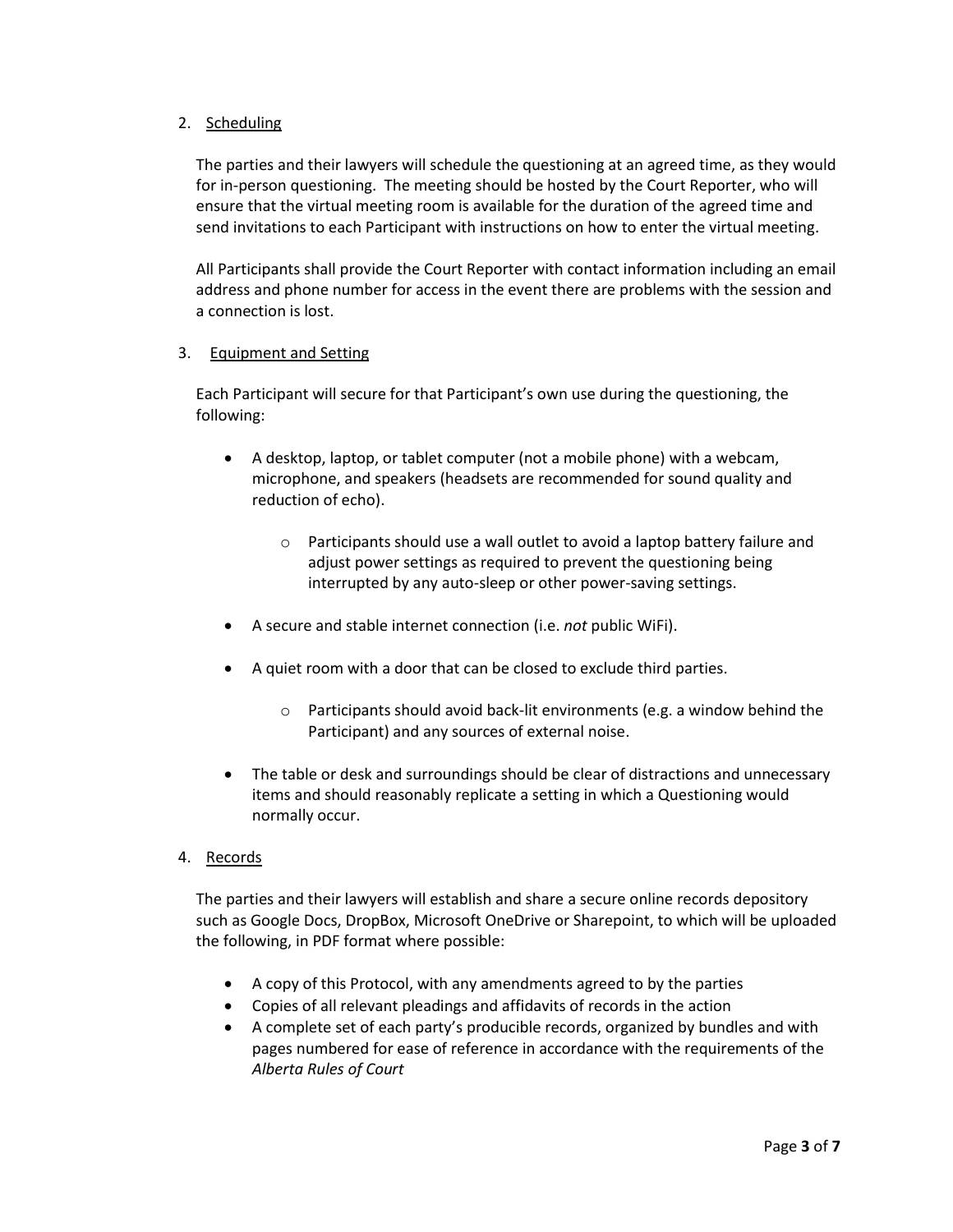All parties and lawyers will be provided with secure access to the records depository. The parties agree that the online version of each record will be treated as authentic within the meaning of r. 5.15 of the *Alberta Rules of Court*, subject to that rule's provisos, unless an objection to that authenticity is raised immediately upon reference to the record in question.

In the alternative, the parties may choose not to establish a secure online records depository and rather shall ensure that they each have access to the records/documents listed using other agreed delivery methods and the examining party shall use a "share screen" function to put records to the witness.

The parties and their lawyers will use their best efforts to provide full disclosure of records throughout the disclosure process to avoid the need to mark exhibits during questioning. Records will be referred to by production numbers. In consultation with the Court Reporter, the parties will agree on a process for marking exhibits where it is unavoidable.

If a party or other witness wishes to print a copy of one or more produced records for reference during questioning, that is permissible, however there should be no notes, comments, memoranda, or annotations added to any records that are before that party or witness during questioning. Any party and any lawyer may refer to, and display to others through screen-sharing, any record produced by any party.

5. Test Meeting

The Participants will schedule a short test meeting to be held before the questioning, which each Participant will attend and in which any technical problems with the platform or the records depository can be addressed.

## **During the Questioning**

6. General Rules of Virtual Meeting

Each Participant will:

- keep virtual meeting links and login passwords confidential to prevent unauthorized access by any person
- not use any virtual background or blurring function of the software platform
- not use any instant messaging features of the platform during questioning
- with the exception of the Court Reporter, not record the virtual meeting, and the transcripts prepared by the Court Reporter will be the only official record of these proceedings
- in the event of an interruption in the video or audio feed, immediately contact the Court Reporter by telephone at the number or email provided, to conclude or adjourn the virtual meeting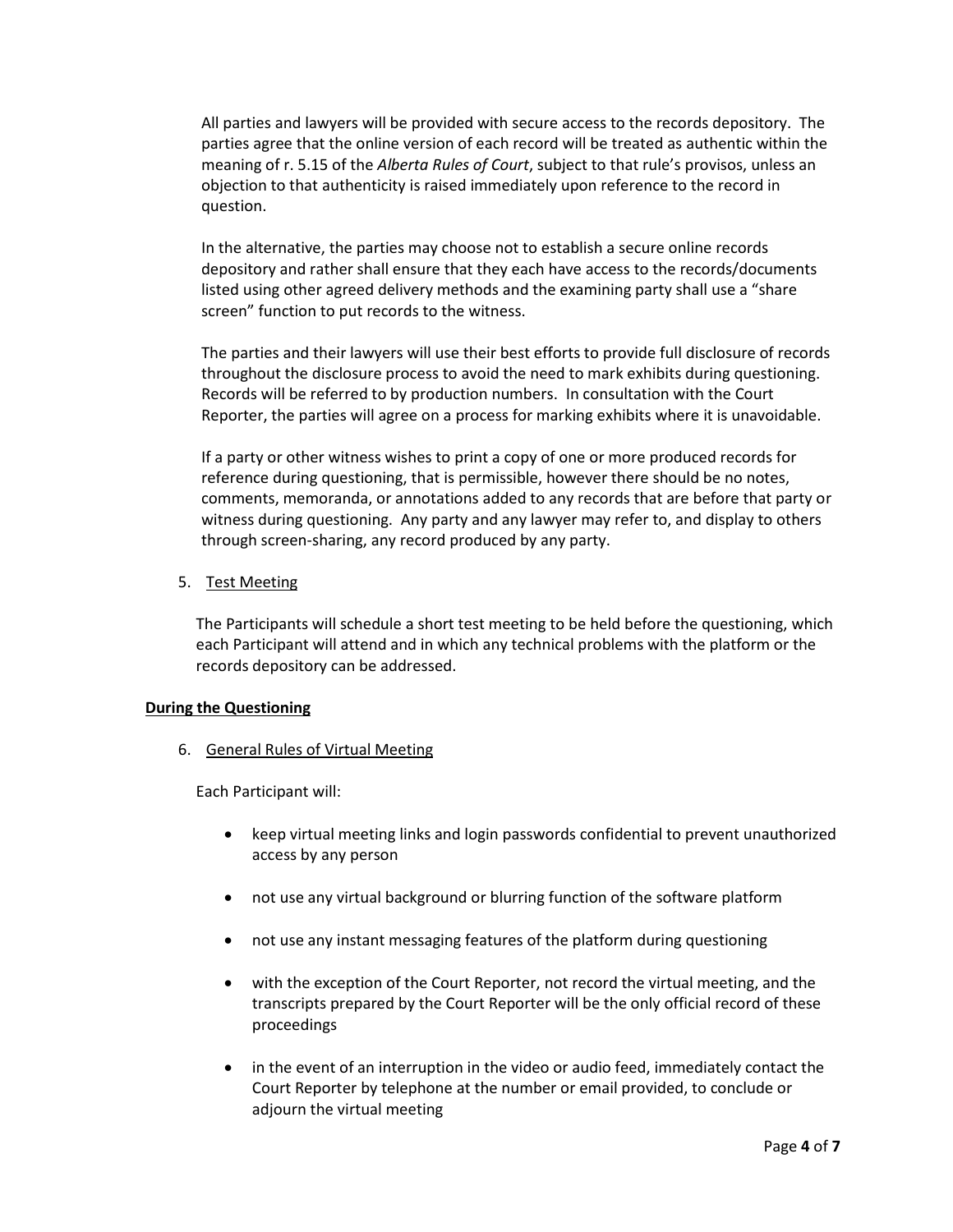- not discuss with any person the matters in issue in this litigation while that person is under questioning and before that questioning has been officially concluded
- take steps to prevent anyone other than the Participants in the virtual meeting from seeing or hearing the contents of the meeting, other than any other parties identified as being present at the commencement of the meeting
- if another person comes within earshot of the virtual meeting, immediately advise the Court Reporter to that effect
- if the platform provides for private chats or private conversations within the main meeting, immediately advise the Court Reporter if the Participant is able to hear or observe communications between other Participants that can reasonably be assumed to be intended to be confined to a private chat or private conversation

Each lawyer and each self-represented party, as the case may be, will immediately suspend questioning if there is an interruption in the video or audio stream of any Participant. If the videoconference technology results in Participants speaking over one another, steps should be immediately taken by the Court Reporter to resolve the problem and, in the interim, all Participants should cede the floor to the lawyer for the party being questioned in case there is an objection to a question.

The Participants will respect any requests made and directions given by the Court Reporter in the interest in generating a clear transcript of the proceedings.

Parties and their lawyers may confer while the questioning is adjourned, either by private virtual meeting, in person (if the lawyer is physically with the client), or by telephone, but always subject to the usual ethical constraints on the communications between lawyer and client during questioning.

7. Adoption of This Protocol by Agreement

Prior to the commencement of Questioning, the parties and their lawyers shall agree to the terms of this Protocol or adopt such amendments to this Protocol as mutually agreed and endorse such agreement on the record at the outset of the Questioning.

## 8. Oath/Affirmation and Undertakings

After confirming the virtual attendance of all Participants, the Court Reporter will take the oath or affirmation of the witness in the normal way. If the witness wishes to swear an oath but doesn't have a Bible at hand, a Scottish oath may be used in accordance with s. 16 of the *Alberta Evidence Act*.

The questioning party or questioning lawyer, as the case may be, will include in the preliminary questions of the witness the questions set out in Appendix "A" to this Protocol. If any of those questions are answered in the negative, agreement should be reached on the issue in question before proceeding with further questioning. If agreement cannot be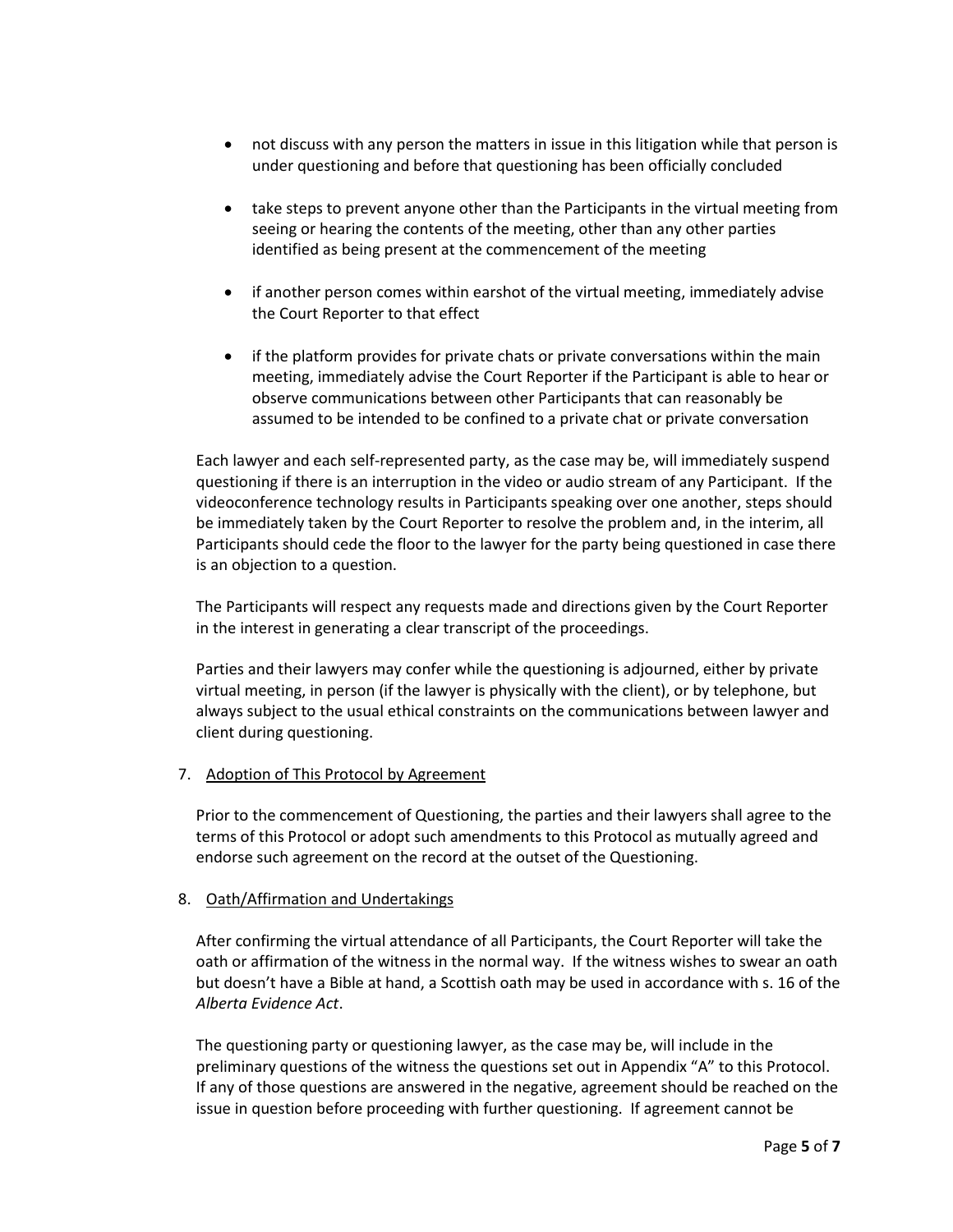reached, the questioning should be adjourned and rescheduled, with the guidance of the court if necessary.

All Participants will also agree on the record to not record (with the exception of the Court Reporter) or broadcast the proceedings.

## 9. Rules of Evidence and Admissibility

By proceeding under this Protocol, each party and their respective lawyers agree that:

- The party being questioned shall be deemed to be present in Alberta for the purposes of the questioning, regardless of that person's actual location
- If requested by a party, all parties will consent to an order under r. 6.22 of the *Alberta Rules of Court* that a party may be questioned by virtual meeting while located outside of Alberta
- Provided that this Protocol is substantially complied with, no party will object to the admission of transcripts of questioning or portions thereof that would normally be admitted in court proceedings if the questioning took place in person

## **After the Questioning**

## 10. Court Reporter's Certificate

The Court Reporter will, as part of any certificate prepared pursuant to r. 6.20(4)(c) of the *Alberta Rules of Court*, indicate that the questioning was conducted in accordance with this Protocol and noting the municipality and province that the witness claimed to be in at the time of the questioning and any deviations from this Protocol.